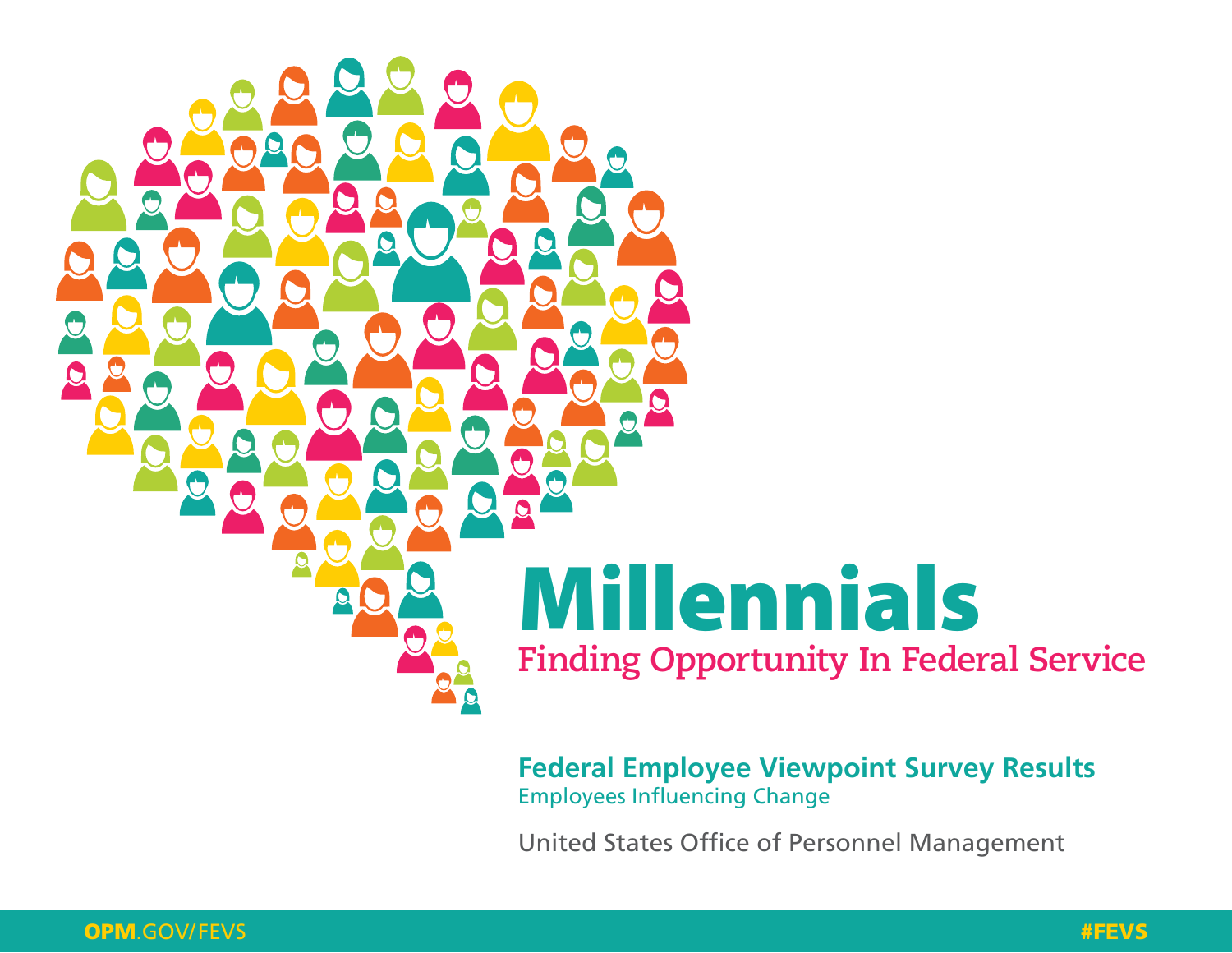#### **more than** 336,000 **in government**

## Federal employees born after 1980

## **OVERVIEW**

The 2014 Federal Employee Viewpoint Survey (FEVS) provides valuable insights into how employees feel about their jobs, and what their managers and agency leaders can do to make them feel more engaged, more appreciated, and more productive.

As nearly half the Federal workforce nears retirement age, the survey also offers important clues into recruitment and retention strategies for millennials, defined as people born after 1980. More than 336,000 people under the age of 33 currently work in the Federal government. Although they make up just 16 percent of the total workforce today, the impact of millennials will grow exponentially as more of them finish their education, enter public service, and move up the career ladder.

**The 2014 FEVS reveals a picture of millennial employees who**  strongly believe the work they do is important, **who believe they are given real opportunities to improve their skills, and who are satisfied with their jobs. That bodes well for government managers hoping to attract more of them to government service.**

opportunities to develop and progress in their careers. But Federal millennials also see room for improvement. They would like greater ability to employ creativity and innovation in the work that they do, and they say they would like more

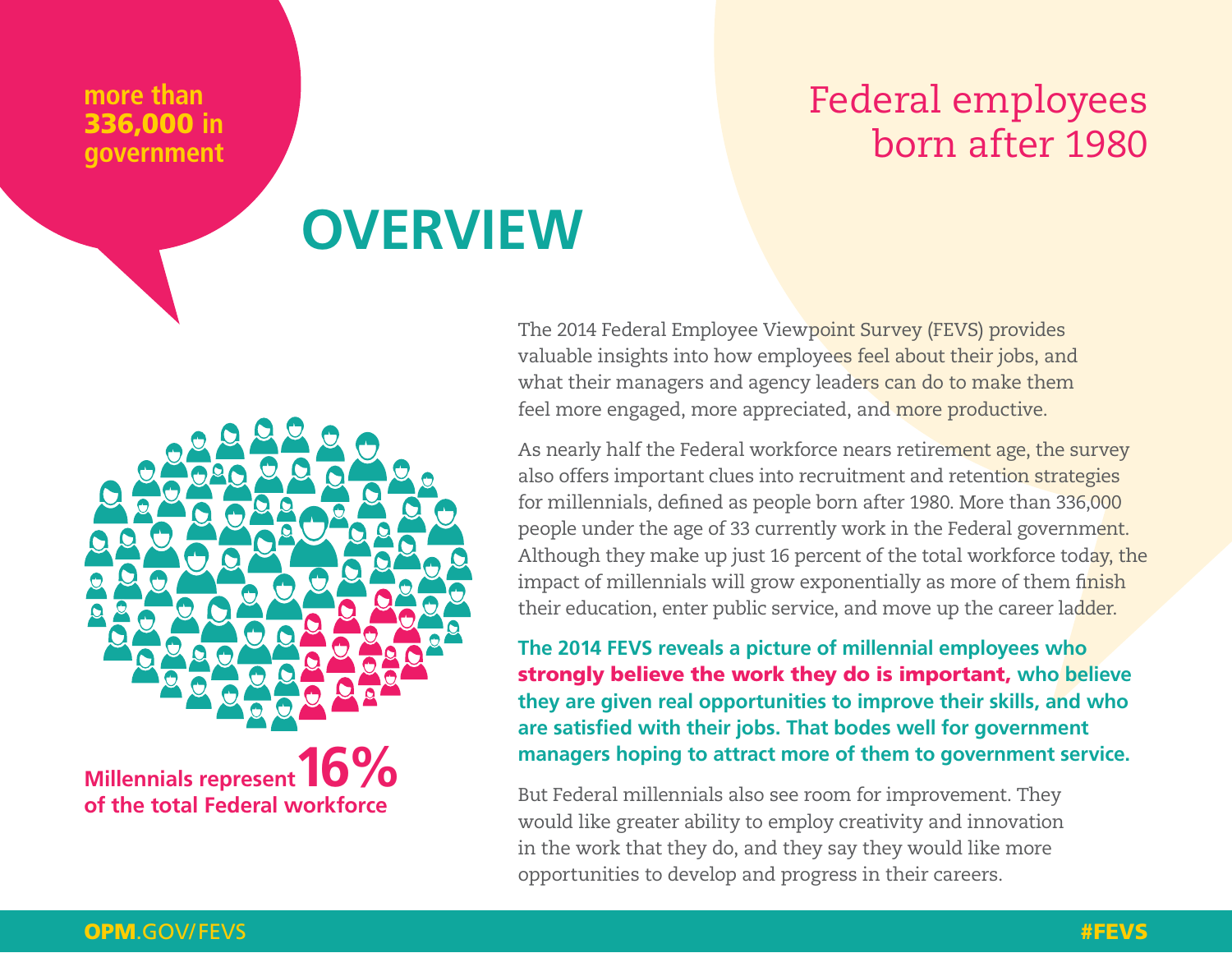#### **they feel listened to and respected**

# **THE FEVS RESULTS**

### **Overall, millennials like their jobs.**

The survey found that nearly two thirds—61 percent—are satisfied with their jobs and 62 percent would recommend their organization as a good place to work.

Cultivating an environment where Federal employees are engaged, and especially one in which they feel listened to and respected by their managers, is a priority for OPM Director Katherine Archuleta as well as a major plank of the President's Management Agenda. Research indicates that engaged employees provide their agency with the drive, enthusiasm and ingenuity needed to achieve their organization's goals.







#### OPM[.GOV/FEVS](http://www.opm.gov/fevs) #FEVS # 2000 A 2000 A 2000 A 2000 A 2000 A 2000 A 2000 A 2000 A 2000 A 2000 A 2000 A 2000 A 2000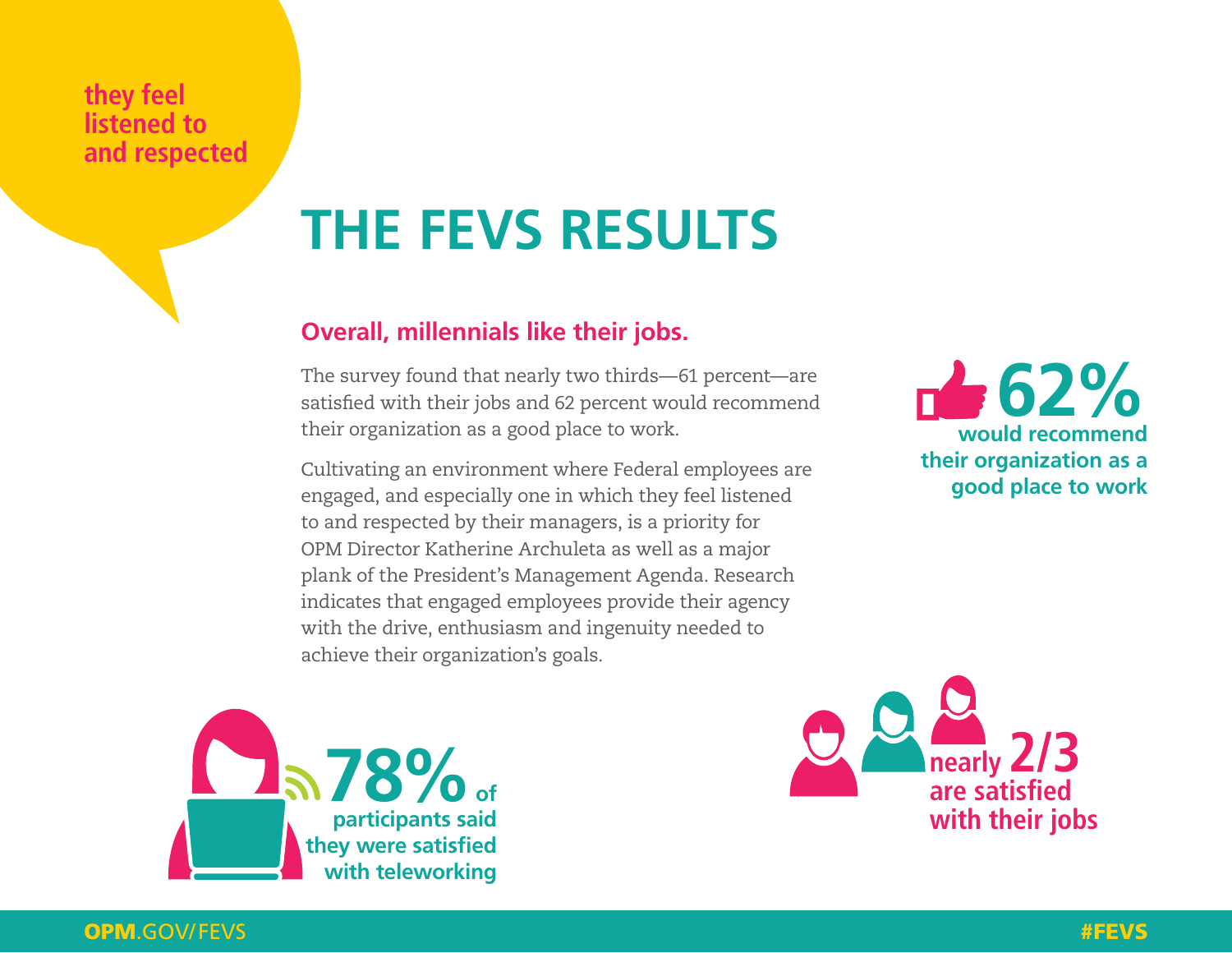## over two-thirds say they have trust and confidence in their managers

**66% say their supervisors support employee development**

The 2014 results show that millennials rate their managers high on indicators like listening and treating subordinates with respect. When asked if their supervisors treat them with respect, 83 percent said yes, a slightly higher rate than the governmentwide 80 percent. Seventy-seven percent of millennials indicated their supervisors listen to what they have to say, and more than two-thirds say they have trust and confidence in their managers and believe that their immediate supervisors are doing a good job.

Sixty-six percent of millennials said their supervisors support employee development, three percentage points higher than the government-wide score of 63 percent. And 66 percent also report that their supervisors provide them with opportunities to demonstrate their leadership skills.

**83% say their supervisors treat them with respect**

> **77% say their supervisors listen to what they have to say**

#### OPM[.GOV/FEVS](http://www.opm.gov/fevs) #FEVS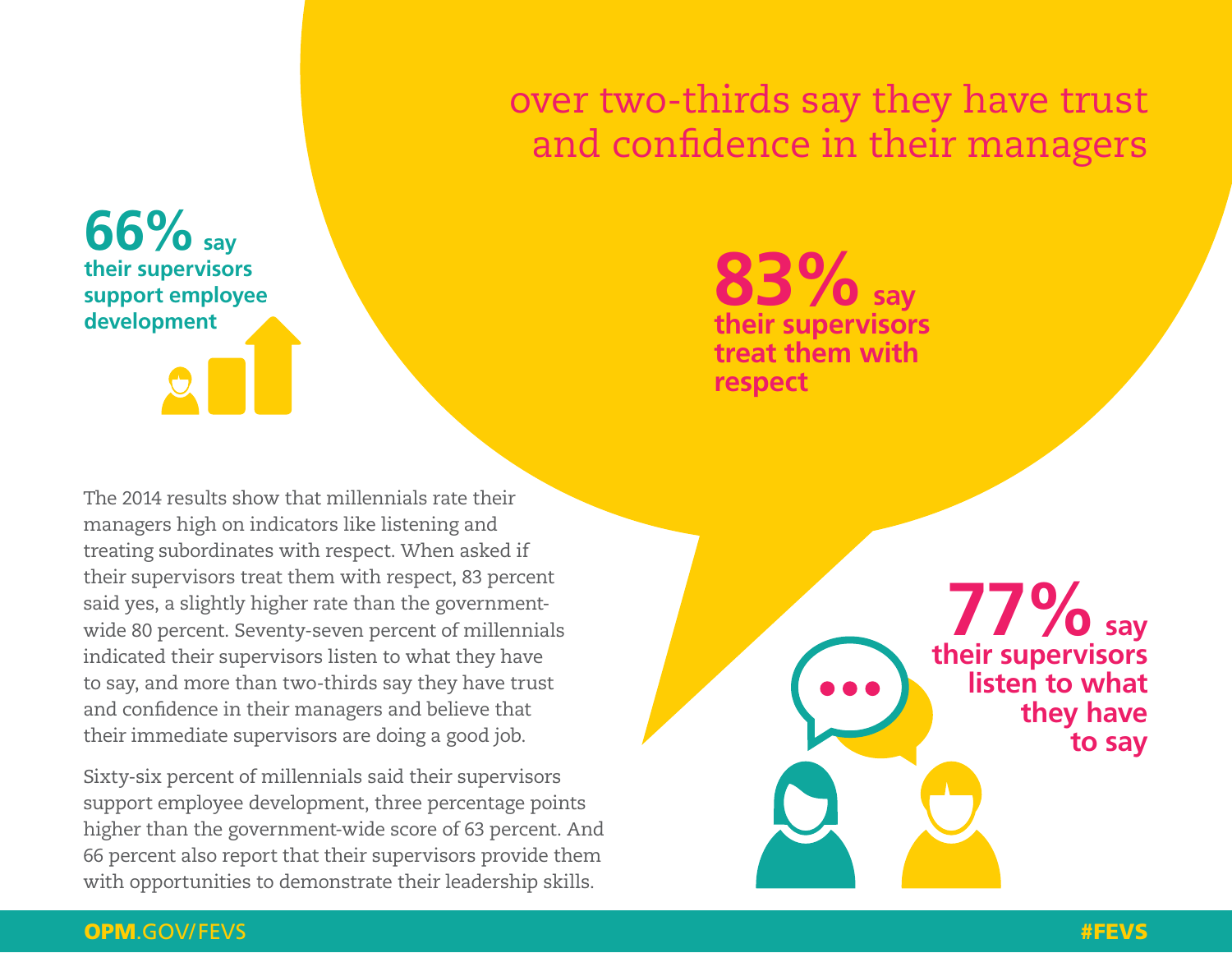## millennials believe in the promise of government

According to the 2014 Deloitte Millennial Survey\*, which surveyed the age group at large, millennials want to have a sense of mission and purpose when it comes to their work lives. They want what they do to matter and to make a difference.

Millennials also believe in the promise of government. The Deloitte survey showed that about three-quarters of that generation believes government has the potential to address societal challenges, such as lack of educational opportunities, the need for job skills and training, and protecting the environment.

The millennials who responded to the FEVS can see that their work is making a difference. **Eighty-six percent said that the work they do is important, and 80 percent said they can see how their work relates to their agency's goals and priorities.**

**86% say the work they do is important**

> **80% say they can see how their work relates to their agency's goals and priorities**

*\*The Millennial Survey 2014, January 2014, Deloitte*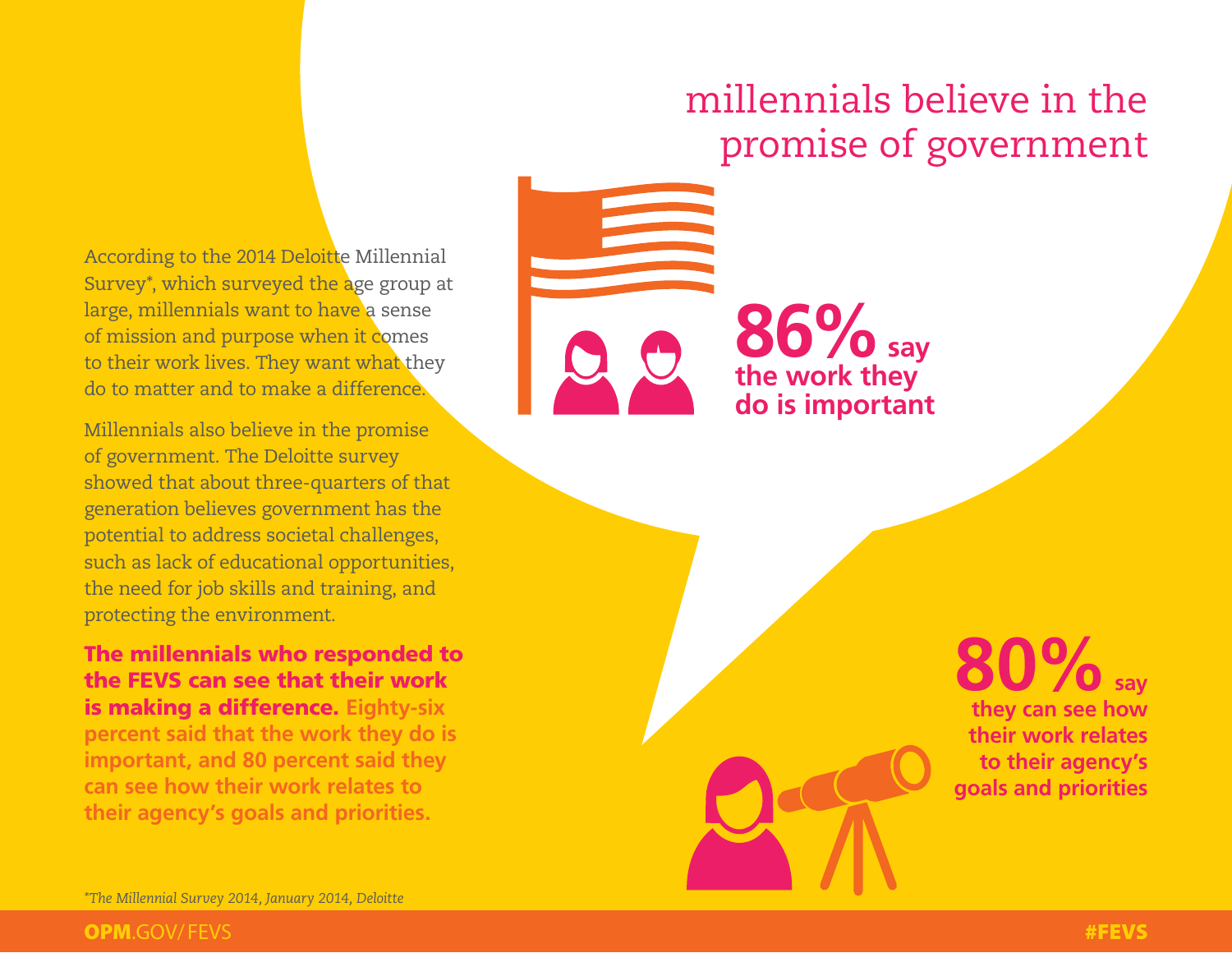The FEVS results also show areas where the Federal government, as an employer, could do better.

![](_page_5_Picture_1.jpeg)

**Millennials want to work for organizations that support creativity and innovation.** Only 1 in 3 Federal millennials said that creativity and innovation are rewarded in their organizations; and only 34 percent were satisfied with the opportunities they have for career advancement.

Encouraging employees to look at problems differently, to find creative solutions, and to innovate is a crucial part of Director Archuleta's engagement efforts. This year, OPM partnered with select agencies to pilot a program called GovConnect, which allows employees to take a few hours each week to pursue a project that they are interested in and that demonstrates promise but that is not part of their everyday work assignments.

For example, GovConnect helped a team at the Department of Housing and Urban Development to come up with an innovative mobile app to help low income people find affordable housing. At the Environmental Protection Agency, a water quality expert is being given time to work on a coordinated response to climate change.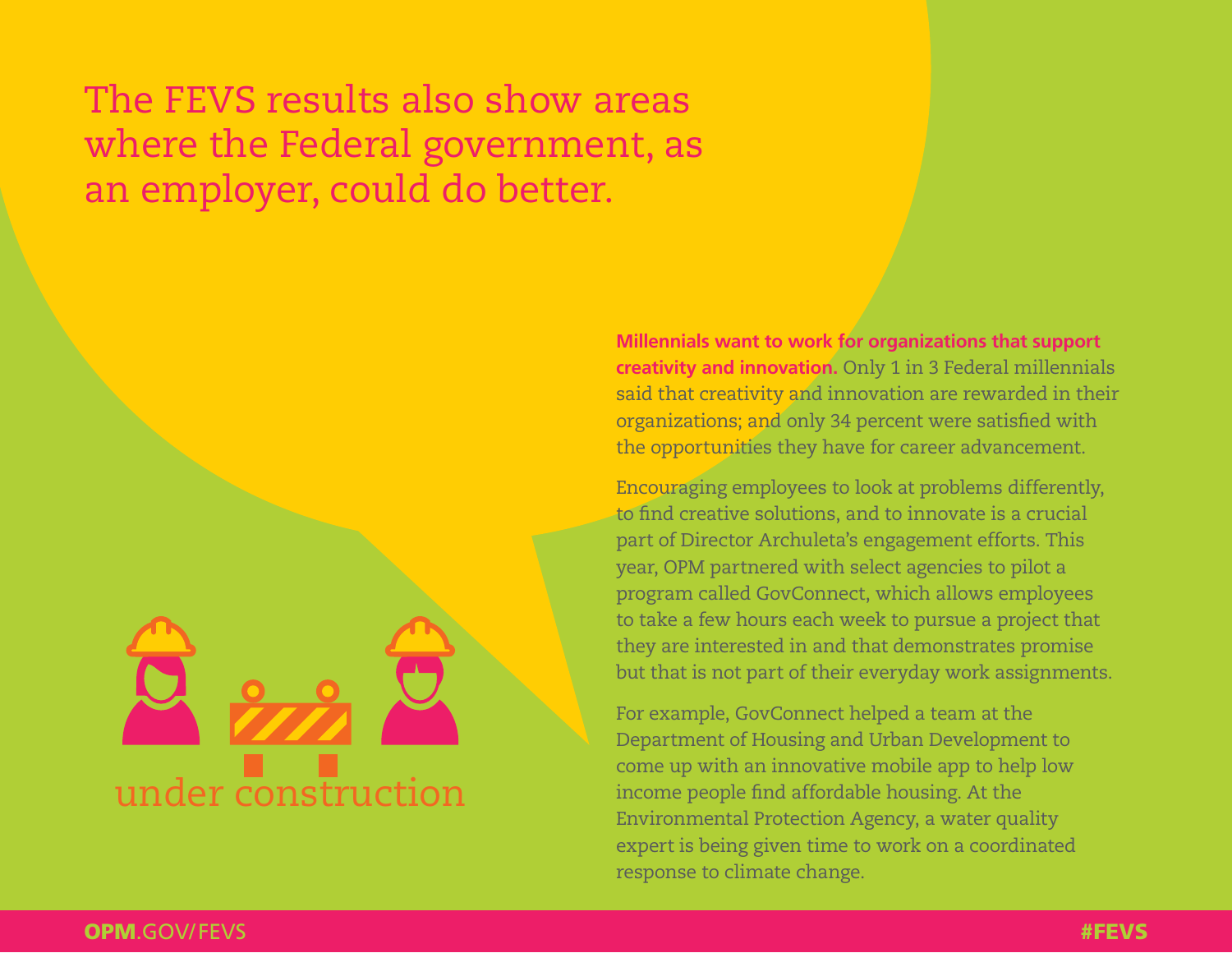#### **10% of millennials in government are Hispanic**

## **WHO ARE THE MILLENNIALS?**

The 336,609 Federal workers who are 33 or younger represent 16 percent of the Federal workforce. As the baby boom generation retires, knowledge transfer becomes more critical for the government. More than 43 percent of current Federal employees are eligible to retire in the next five years.

**Nearly half of millennials in the Federal workforce—48 percent—have a bachelor's degree or higher, and the** median salary for their cohort is \$54,570 a year.

Like the majority of Federal employees, the vast majority of millennials—8 of 10—work outside of the Washington, DC region. When compared to the total Federal workforce, more millennials are Hispanic—10 percent compared with 8.2 percent in the total workforce. And fewer are African American—15 percent compared with 18 percent in the total Federal workforce. Six percent of millennials are Asian Americans and 1.5 percent are Native Americans, about the same as their government-wide percentages. About two-thirds of millennials are white,

the same proportion as the government as a whole.

### **8 out of 10 work outside the DC region**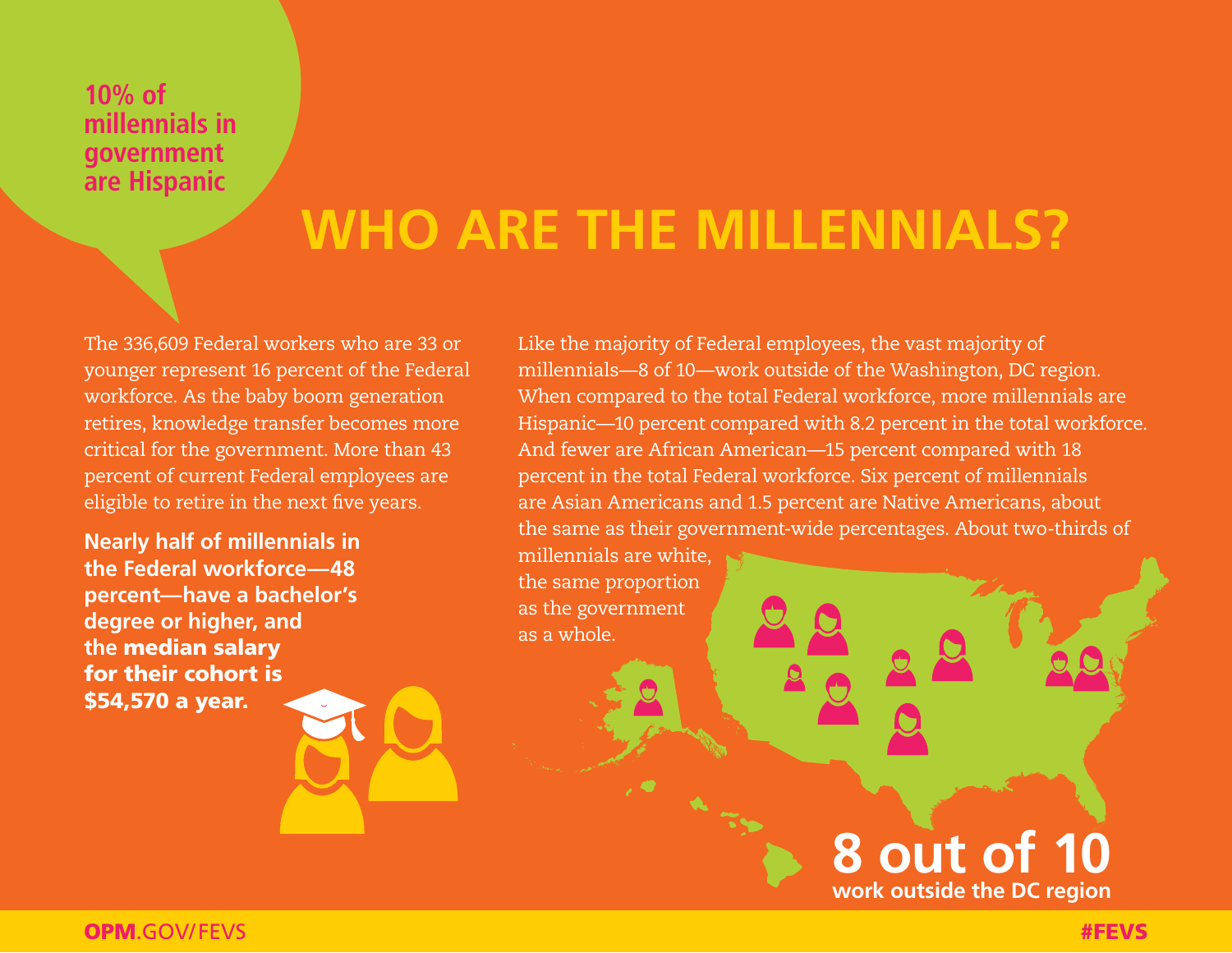#### **who what where**

# **INTERESTING FACTOIDS**

**States with the greatest proportion of Federal millennials**

### **What are millennials doing in those states?**

**In all three, significant numbers are working in the health industry and in the biological sciences.**

**23.9% of Idaho's total** 

**Federal workforce of Wyoming's total 22.5% Federal workforce**

![](_page_7_Picture_7.jpeg)

 $\boxed{\circ}$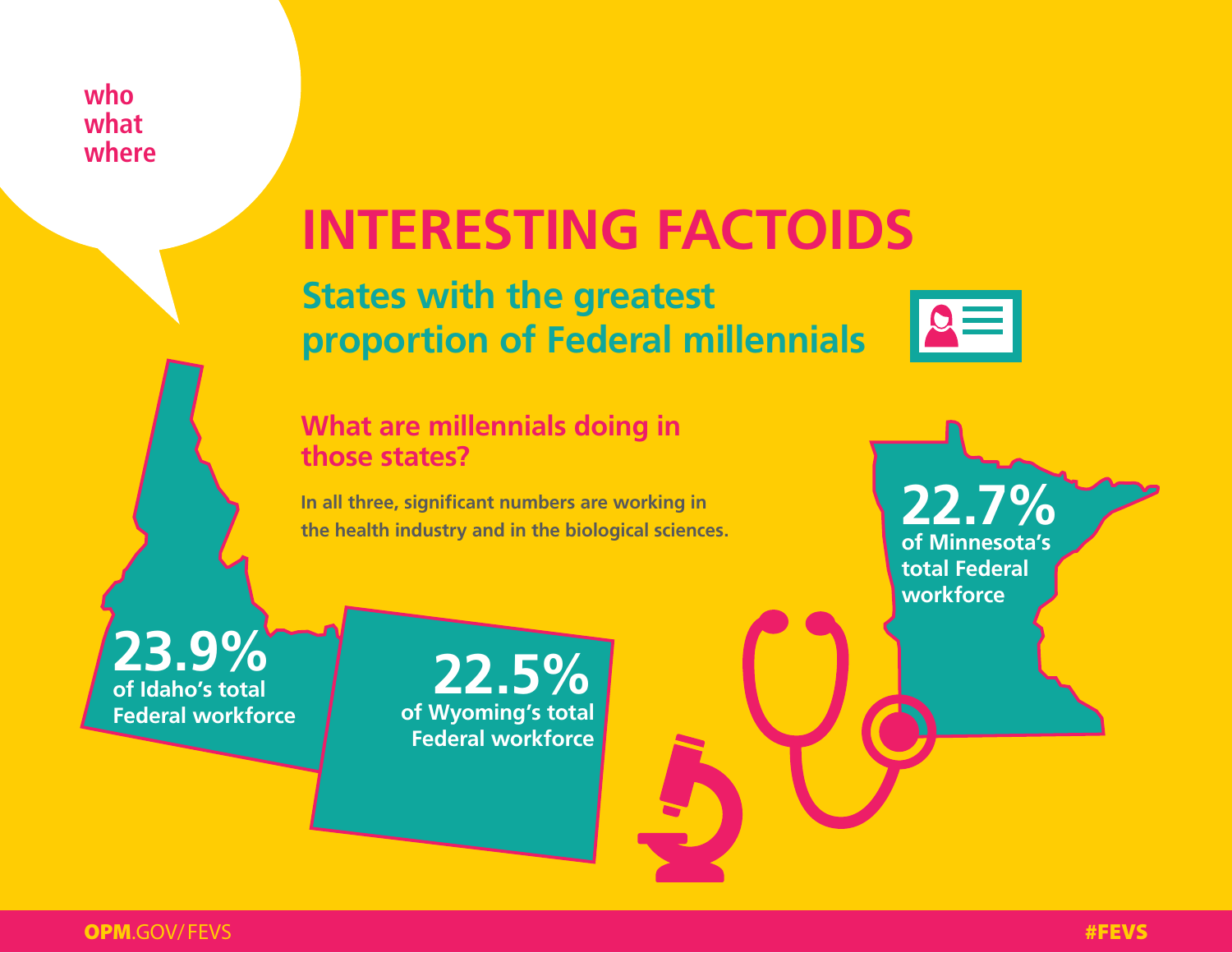#### Government-wide, the top 10 occupations for millennials include

employees involved in inspection activities. Other millennials are nurses, forestry technicians, air traffic controllers, program analysts and contracting officers.

| <b>Series</b><br><b>Number</b> | <b>Occupation</b> (Series Name)                                      | <b>Count</b> | <b>Percent</b> |
|--------------------------------|----------------------------------------------------------------------|--------------|----------------|
| 1802                           | <b>Compliance Inspection and Support</b>                             | 17,145       | 5%             |
| 0301                           | <b>Misc. Administration and Program</b>                              | 9,536        | 3%             |
| 0303                           | <b>Misc. Clerk and Assistant</b>                                     | 8,743        | 3%             |
| 0462                           | <b>Forestry Technician</b>                                           | 8,697        | 3%             |
| 0343                           | <b>Management and Program Analysis</b>                               | 8,635        | 3%             |
| 0610                           | <b>Nurse</b>                                                         | 8,569        | 3%             |
| 1896                           | $\bigcirc$<br><b>Border Patrol Enforcement Series</b>                | 7,926        | 2%             |
| 2210                           | $\overline{\phantom{0}}$<br><b>Information Technology Management</b> | 7,657        | 2%             |
| 1102                           | <b>Contracting</b>                                                   | 7,378        | 2%             |
| 2152                           | <b>Air Traffic Control</b>                                           | 6,933        | 2%             |
|                                |                                                                      |              |                |

![](_page_8_Picture_3.jpeg)

Nationwide, millennials represent 15 percent—almost 40,000 of the Federal workers who work in the Science, Technology, Engineering and Math (STEM) occupations. Closing critical skills gaps, particularly in the STEM fields, is a priority for the President and for Director Archuleta. The Presidential Management Fellows Program has a new STEM track, and many of the Director's travels this year included college campuses with strong STEM programs.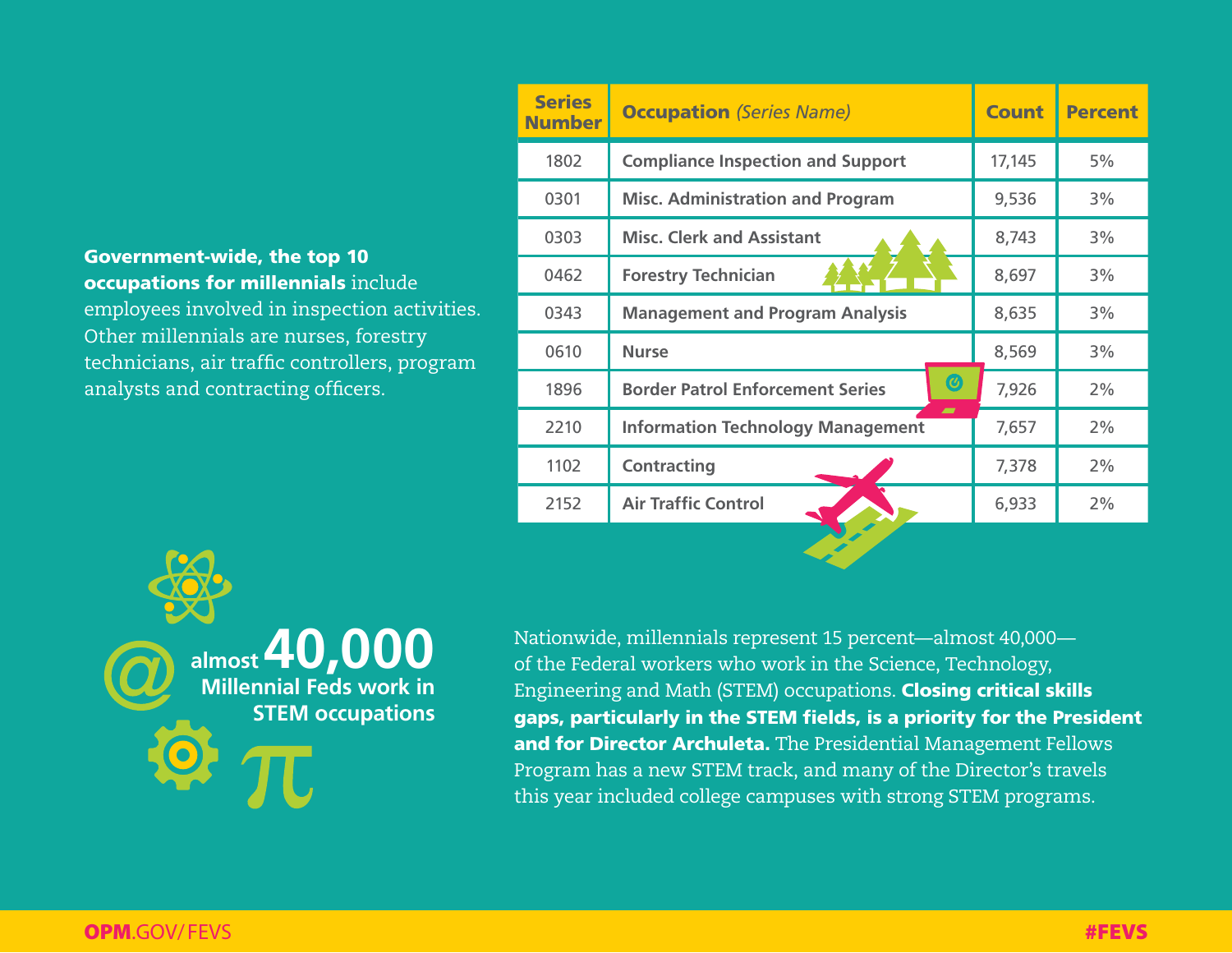**median employee tenure is 3.8 years**

# **RECRUITING FOR THE FUTURE**

The 2014 FEVS results for millennials in the Federal government are one indicator that will help guide OPM as the agency refines and creates new tools to make sure that Americans are served by a world-class Federal workforce.

**CODE ONE OF the best ways to ensure that the Federal workforce better reflects the people it serves is for us to transform the way the government recruits and attracts the next generation of Federal employees.**

**—Katherine Archuleta, Director, OPM**

Throughout her first year as OPM Director, Archuleta has traveled the country to encourage Americans, including millennials, to consider Federal service and to establish strong partnerships between OPM and colleges and universities. During these trips, she has met with college students, many of them at minority-serving schools, to discuss opportunities in public service and establish stronger partnerships to help the Federal government's recruitment efforts.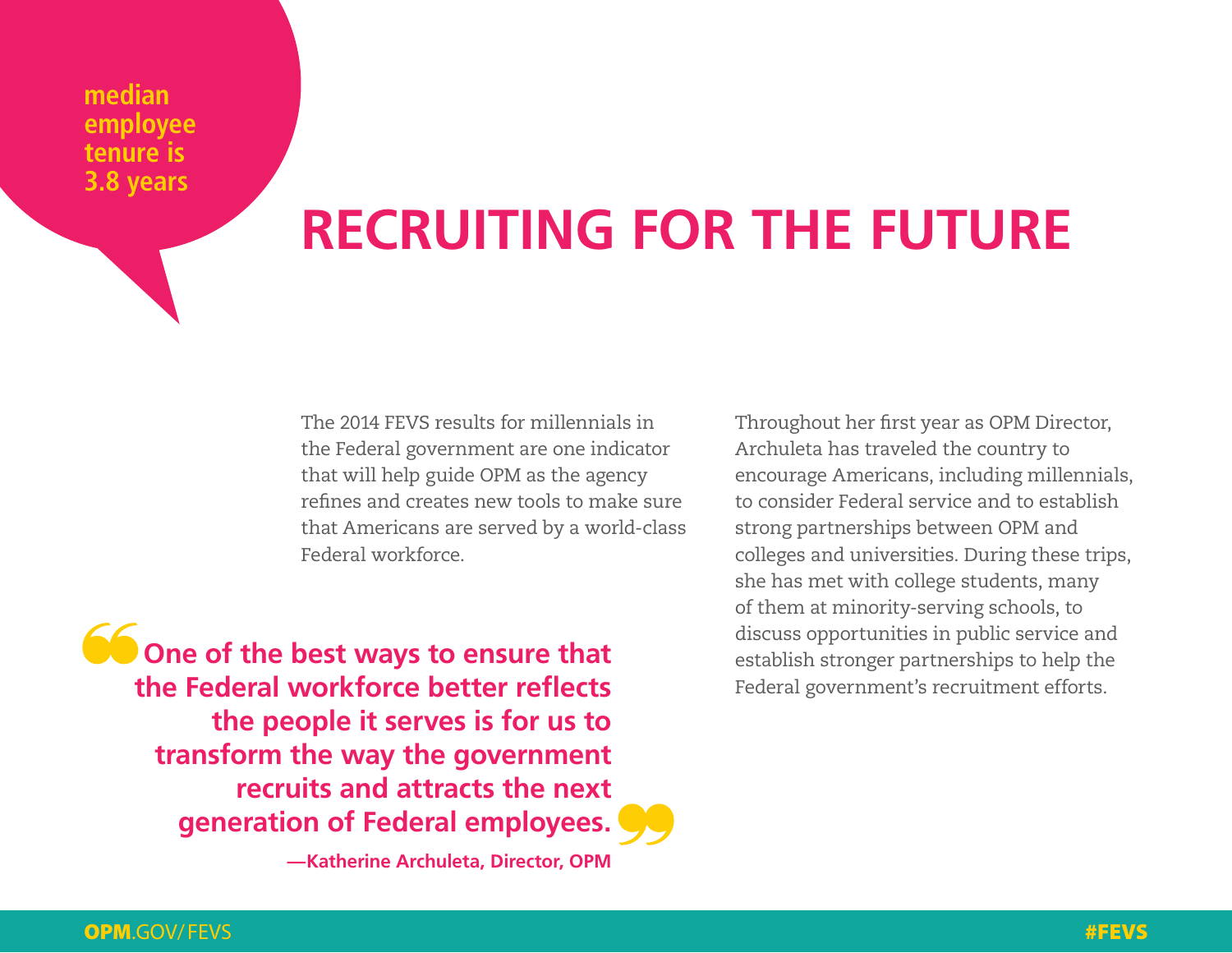**We know we can't offer all the perks that the private sector does.** 

### **But we can offer you the chance to develop, to lead, and to make a difference in people's lives.**

**—Katherine Archuleta, Director, OPM**

In addition, OPM is developing a strategic plan for the Federal government called REDI, which stands for recruitment, engagement, diversity, and inclusion. Through this initiative, OPM officials have identified several ways to better attract and help job-seekers, including millennials, navigate the path to Federal service, including enhancements to the Pathways programs, which provide internships to students in school and to recent college graduates. OPM is also encouraging job seekers to take advantage of the Presidential Management Fellows program, which provides leadership opportunities to people who have recently earned advanced degrees.

Federal recruitment efforts include a greater emphasis on social media sites like LinkedIn, Twitter and Facebook—in other words, reaching millennials in diverse communities using the platforms and tools that they use to search for jobs. Critically important to these efforts is a review of USAJOBS.gov, the main portal for Federal government job-seekers. OPM is currently conducting user reviews and focus groups to identify potential improvements to the site, such as making the search tool easier to use and providing a more seamless interface with social media.